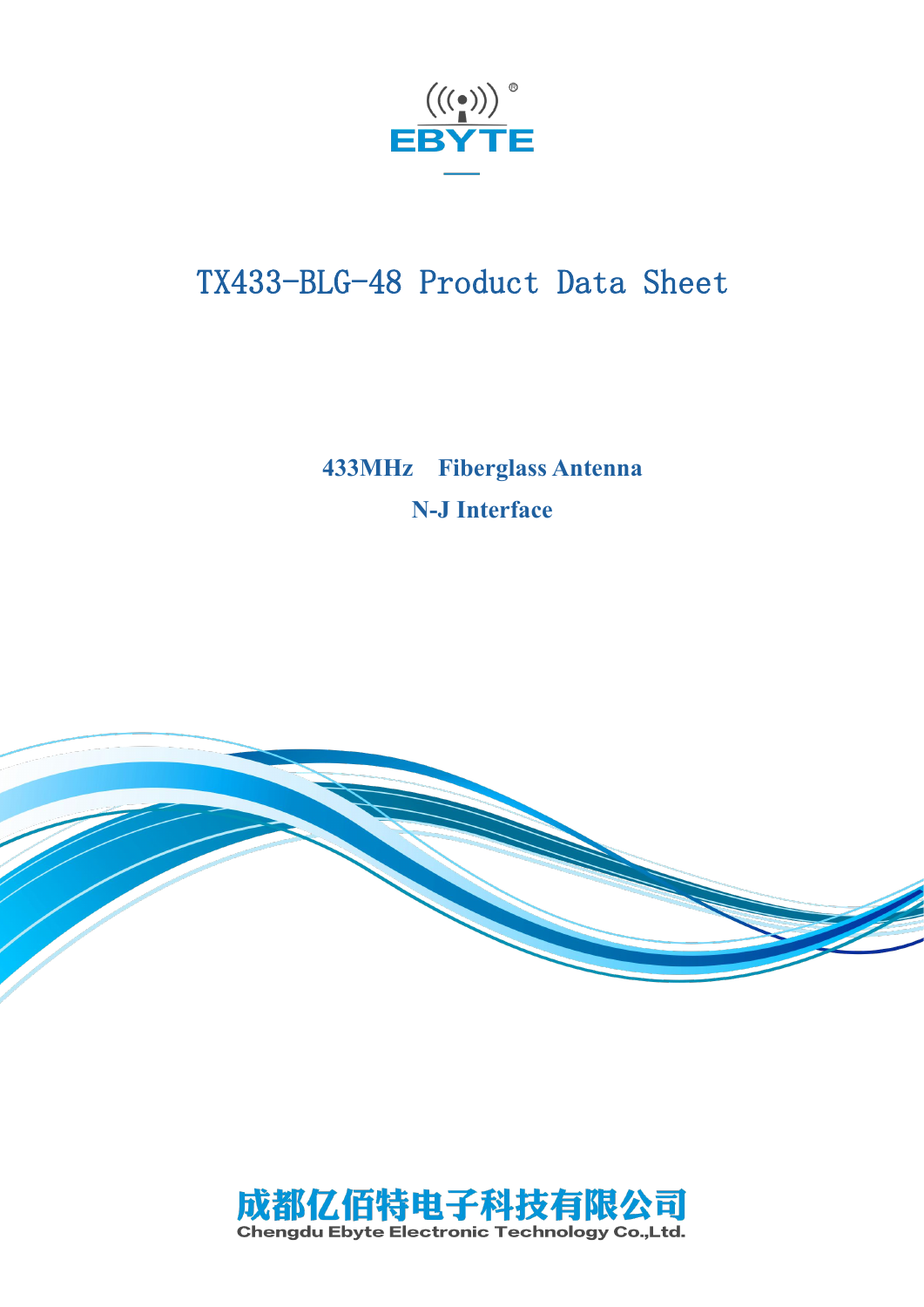#### **I. Product Introduction**

TX433-BLG-48 is a 433MHz fiberglass antenna. Height of the antenna is480mm, with a N-J interface (N male) and fiberglass shell. With several groups of antenna oscillators, it is suitable for long distance communication with its high gain, and it is widely used in the wild and other harsh environment because it's weatherproof. Due to its high stability and reliability, the fiberglass antenna is applicable to wireless terminal equipment, base station, gateway, wireless module, AP, wireless data transmission station and other equipment with high requirements.

# **II. Specification and Parameters**

|                            | <b>Physical Parameters</b>    |
|----------------------------|-------------------------------|
| Frequency                  | 433MHz                        |
| Bandwidth                  | 410-450MHz                    |
| Gain                       | 5dBi                          |
| <b>SWR</b>                 | $\leq 1.5$                    |
| Polarization               | Vertical                      |
| <b>Radiation Direction</b> | Omnidirectional               |
| <b>Input Impedance</b>     | $50\,\Omega$                  |
| <b>Power Capacity</b>      | 100W                          |
|                            | <b>Other Parameters</b>       |
| Height                     | 480mm                         |
| <b>Total Weight</b>        | 193g                          |
| Diameter                   | $\Phi$ 20mm                   |
| <b>Coat Material</b>       | Fiberglass                    |
| Interface                  | $N-J$                         |
| <b>Working Temperature</b> | -40°C $\sim$ +85°C            |
| <b>Storage Temperature</b> | $-40^{\circ}$ C $\sim$ +85 °C |

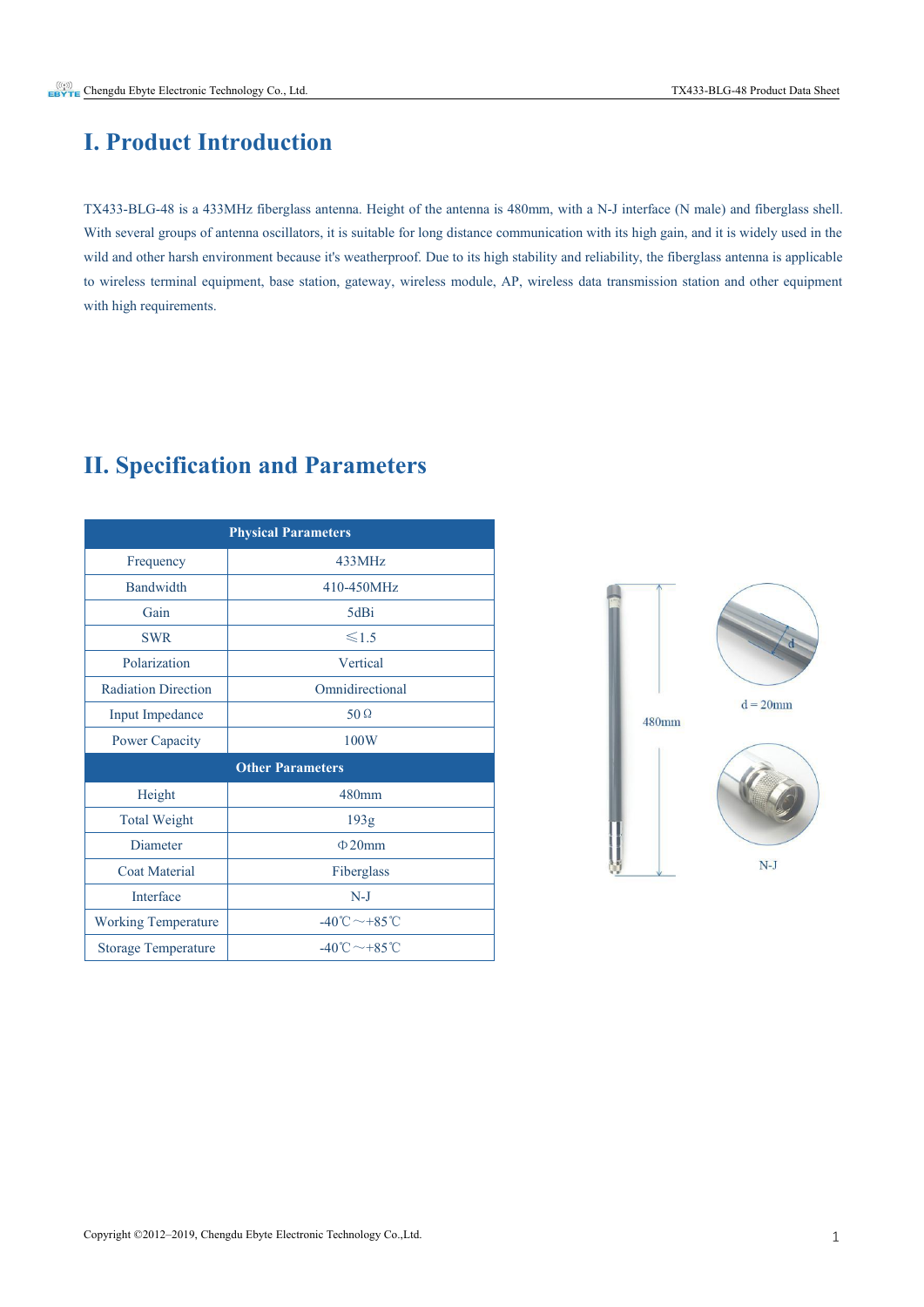### **III. Testing**